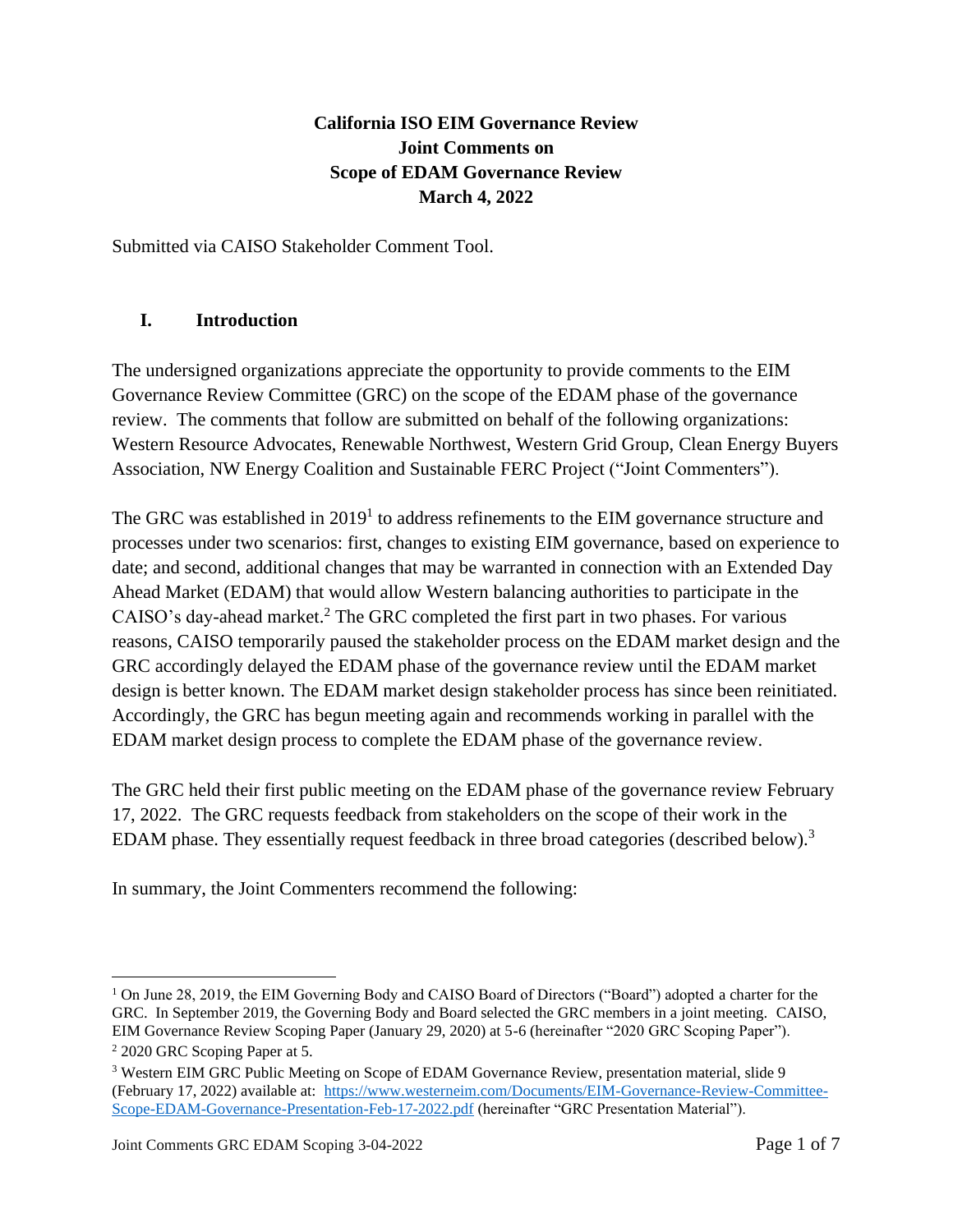Category 1: How the GRC Will Conduct the Review. The Joint Commenters agree that it makes sense for the governance review to proceed in parallel with the CAISO's EDAM market design process and to generally follow the iterative process used for CAISO's stakeholder initiatives. However, the Joint Commenters offer suggestions for the format of some GRC meetings and specifics for the process that will enhance the ability for all stakeholders to engage effectively in the review.

Category 2: Governance Elements Implicated by EDAM. The Joint Commenters recommend that the following governance elements should be included in the GRC's scope of work:

- 1. Delegation of Authority: Scope and Type
- 2. Governing Body's Mission Statement and Name
- 3. Governing Body Support and Member Compensation
- 4. Durability Provisions.

Category 3: The Legal Construct for Governance. The Joint Commenters support an exploration of the question posed by the GRC within the governance review: Does the broader nature of EDAM market design implicate the legal construct for governance?

#### **II. Comments and Recommendations**

#### **Category 1: How the GRC Will Conduct the Review.**

First, we commend the members of the GRC for their commitment to the governance review. The GRC is a temporary committee and the original members were seated almost 2  $\frac{1}{2}$  years ago. Only four of the 14 members have resigned and been replaced with new members, and all after the EIM phase of the work was completed.<sup>4</sup> The members of the GRC represent a significant amount of historical and technical intelligence that is invaluable. Further, the governance design is a key feature of the full EDAM program design. Thus, the Joint Commenters support the decision to begin the EDAM phase of the governance review now, even before a market design proposal has been developed, and to run in parallel with and match the schedule of the market design process. To this end, however, more information about the market design will be necessary to fully develop proposals for many of the issues that are expected to fall within the scope of the governance review. There should at least be a credible market design proposal before the stakeholders can engage in meaningful discussions on these EDAM governance issues.

<sup>4</sup> CAISO, EIM Governance Review Committee webpage (last visited February 28, 2022) available at: https://www.westerneim.com/Pages/Governance/GovernanceReviewCommittee.aspx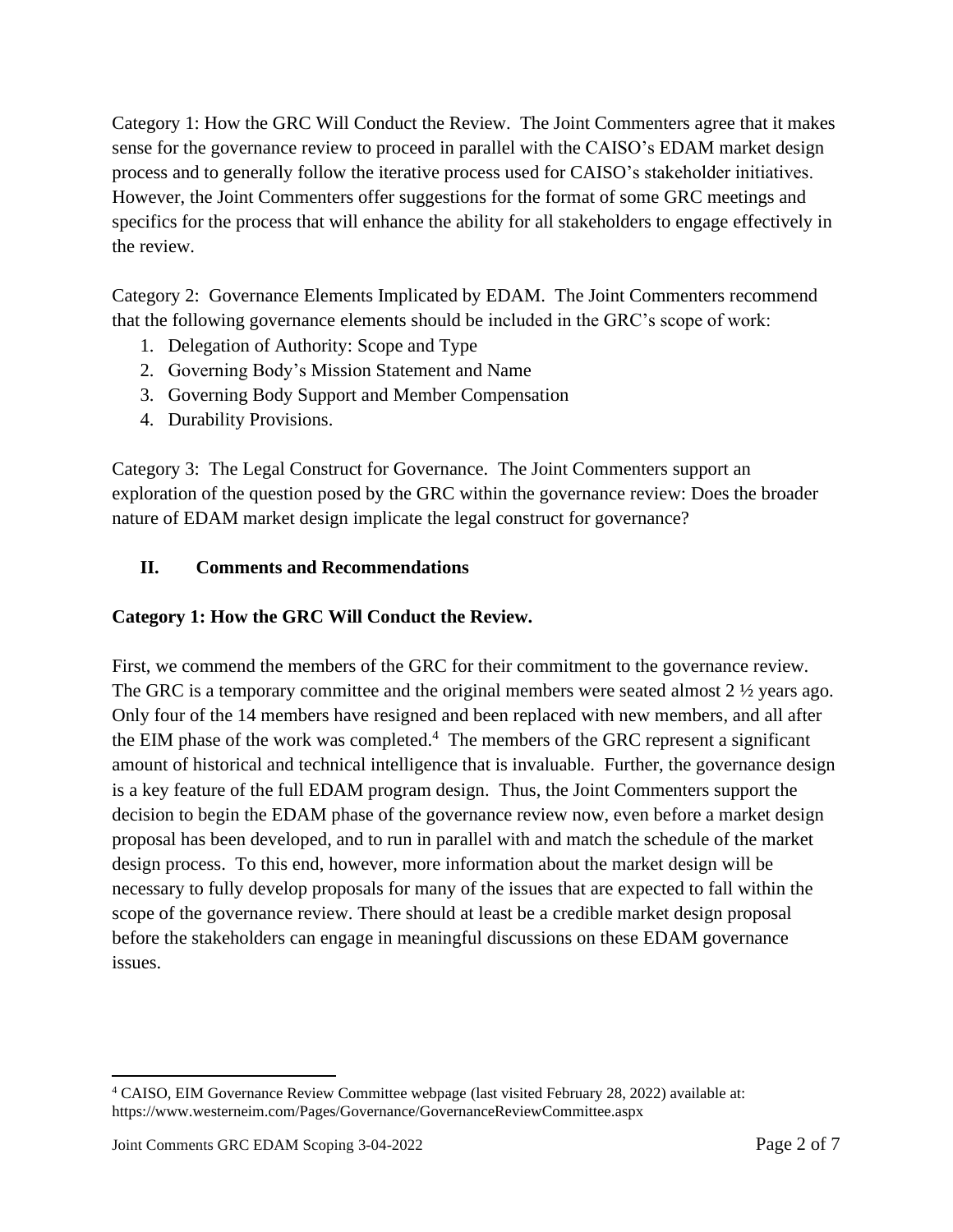The GRC also recommends an iterative process that is very similar to the CAISO stakeholder initiative process.<sup>5</sup> The Joint Commenters have no objection to this recommendation but provide the following recommendations to supplement it. The GRC should consider making additional meetings open to the public. Informational or educational meetings should not be held in executive session. For example, if CAISO staff will be explaining technical topics to the GRC, such as the impact of California law on the range of potential proposals, all stakeholders could benefit from this exchange of information. Further, the GRC should consider the format of their public meetings (or hold additional public meetings) and include more time for GRC members to explain and discuss their perspectives as members who represent different sectors.

The review process should provide stakeholders the opportunity to more effectively engage. Multiple design efforts are underway in the Western Interconnection and many stakeholders, such as public interest organizations and large clean energy customers, have limited resources. Further, some sectors strive to develop consensus comments amongst multiple entities or organizations.<sup>6</sup> Therefore, the GRC should consider the following so that stakeholders can more effectively track the review process and provide thoughtful advice:

- Post meeting materials at least five days in advance of a meeting. Post more extensive detailed materials, such as straw, draft or final proposals, at least 10 business days in advance of a meeting.
- Provide at least 20 business days for comments, 30 business days for more extensive detailed material.
- Post meeting recordings no later than three business days after each meeting.

### **Category 2: Governance Elements Implicated by EDAM.**

### 1. **Delegation of Authority: Scope and Type of Authority**

The delegation of authority from the CAISO Board of Governors ("Board") to the EIM Governing Body is clearly implicated by the EDAM.<sup>7</sup> The GRC should consider expanding the scope of the EIM Governing Body's authority to include EDAM and EDAM-related market rules. In considering the scope of rules and manner in which the Governing Body will approve, in conjunction with the CAISO Board, EDAM and EDAM-related market rules, the GRC should be guided by certain principles.

<sup>5</sup> GRC Presentation Material at slide 8.

<sup>6</sup> For example, the EIM BOSR strives to provide consensus comments in ISO stakeholder processes or to the EIM Governing Body on EIM issues. Charter EIM Body of State Regulators, Purpose and Responsibilities, #3 (rev.'d April 30, 2021), available at: [https://www.westernenergyboard.org/wp-content/uploads/04-30-21-EIM-BOSR-](https://www.westernenergyboard.org/wp-content/uploads/04-30-21-EIM-BOSR-Amended-Charter.pdf)[Amended-Charter.pdf.](https://www.westernenergyboard.org/wp-content/uploads/04-30-21-EIM-BOSR-Amended-Charter.pdf)

<sup>7</sup> See GRC Presentation Material at slide 7.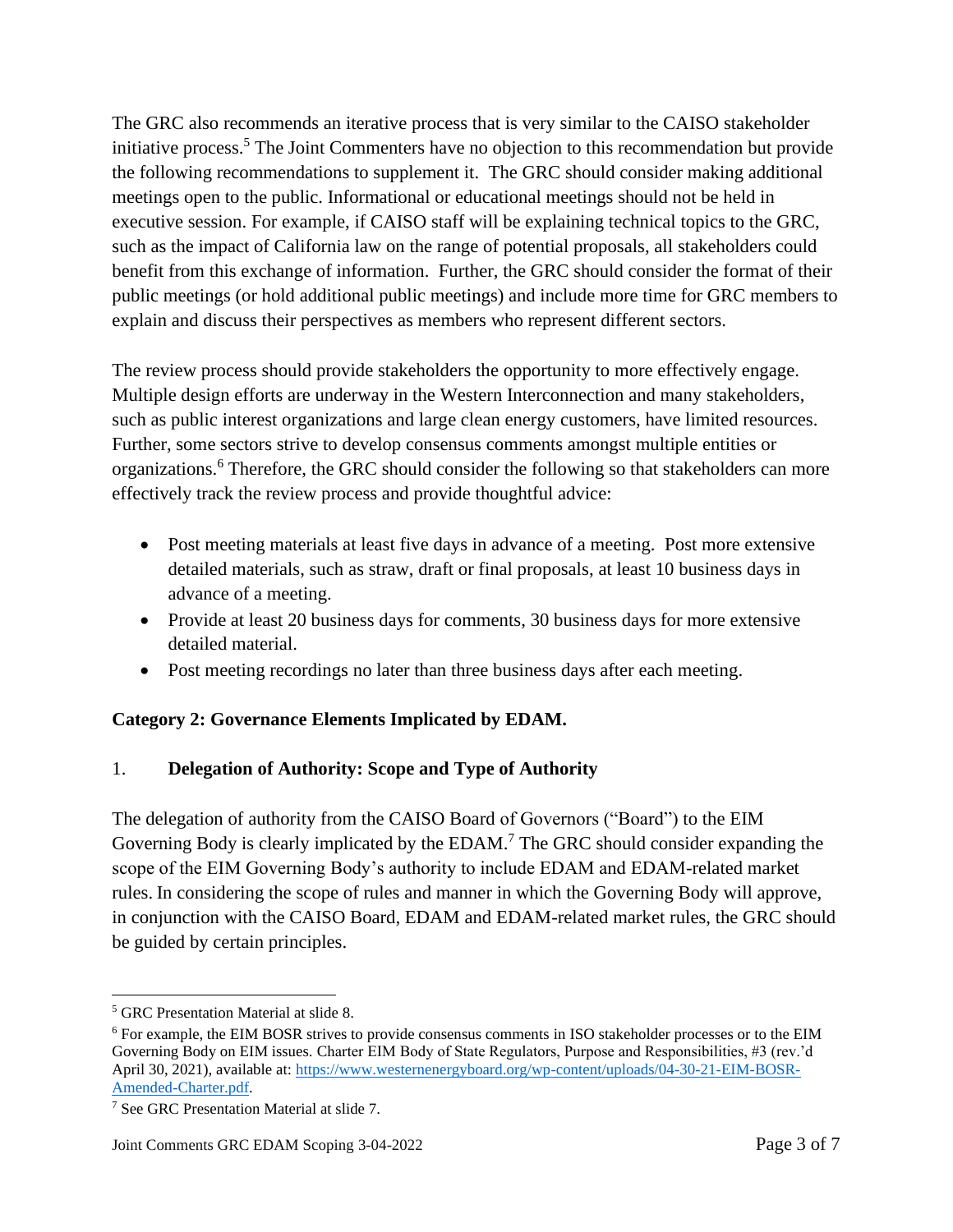The comments in this section are premised on the assumption that amendments to California law are outside of the GRC's scope and authority. (See comments below in Category 3.)

When considering the scope of the Governing Body's authority and the manner in which rules are approved, the GRC should consider the following:

- Will the rule enhance regional confidence and support in the EDAM by ensuring that the Governing Body has a shared role in approving policy initiatives that will establish or change rules that apply to EDAM participants?
- Is the rule easy to administer and straightforward, and thus will it lead to transparent results?
- Does the rule support holistic engagement by the Board and Governing Body and enhance trust between the governing bodies, participants, regulators and others stakeholders?

One of the options the GRC should consider, which meets the above criteria, is extending the scope and type of authority now used for the EIM to EDAM, i.e., joint and advisory authority, with appropriate modifications. If a rule *applies to* an EDAM Entity or to market participants within an EDAM Entity balancing authority in their capacity as EDAM participants, then it is subject to joint authority. The Governing Body should also have the ability to provide advisory authority input to the Board for matters that substantially affect the operation of the CAISO markets or may otherwise warrant input from the Governing Body and that are not in the scope of joint authority.

### **2. The Governing Body's Mission Statement and Name**

The EIM Governing Body's mission statement is clearly implicated by the EDAM.<sup>8</sup> First, the current mission statement is EIM specific.<sup>9</sup> At a minimum the GRC should consider expanding all EIM market references to include EDAM. Second, as the EDAM market design develops the GRC should consider whether the mission statement continues to clearly articulate the direction and values of the Governing Body.

Further, the GRC should consider amending the EIM Governing Body's name to reflect the Governing Body's expanded oversight role with regard to the EDAM.

# **3. Governing Body Support and Member Compensation**

<sup>8</sup> See GRC Presentation Material at slide 7.

<sup>9</sup> For example, the mission statement begins as follows: "The EIM Governing Body shall promote and expand the success of the EIM for the benefit of ..." CAISO, Charter for Energy Imbalance Market Governance, §2.1 (rev.'d Sept. 23, 2021) (hereinafter "EIM Charter").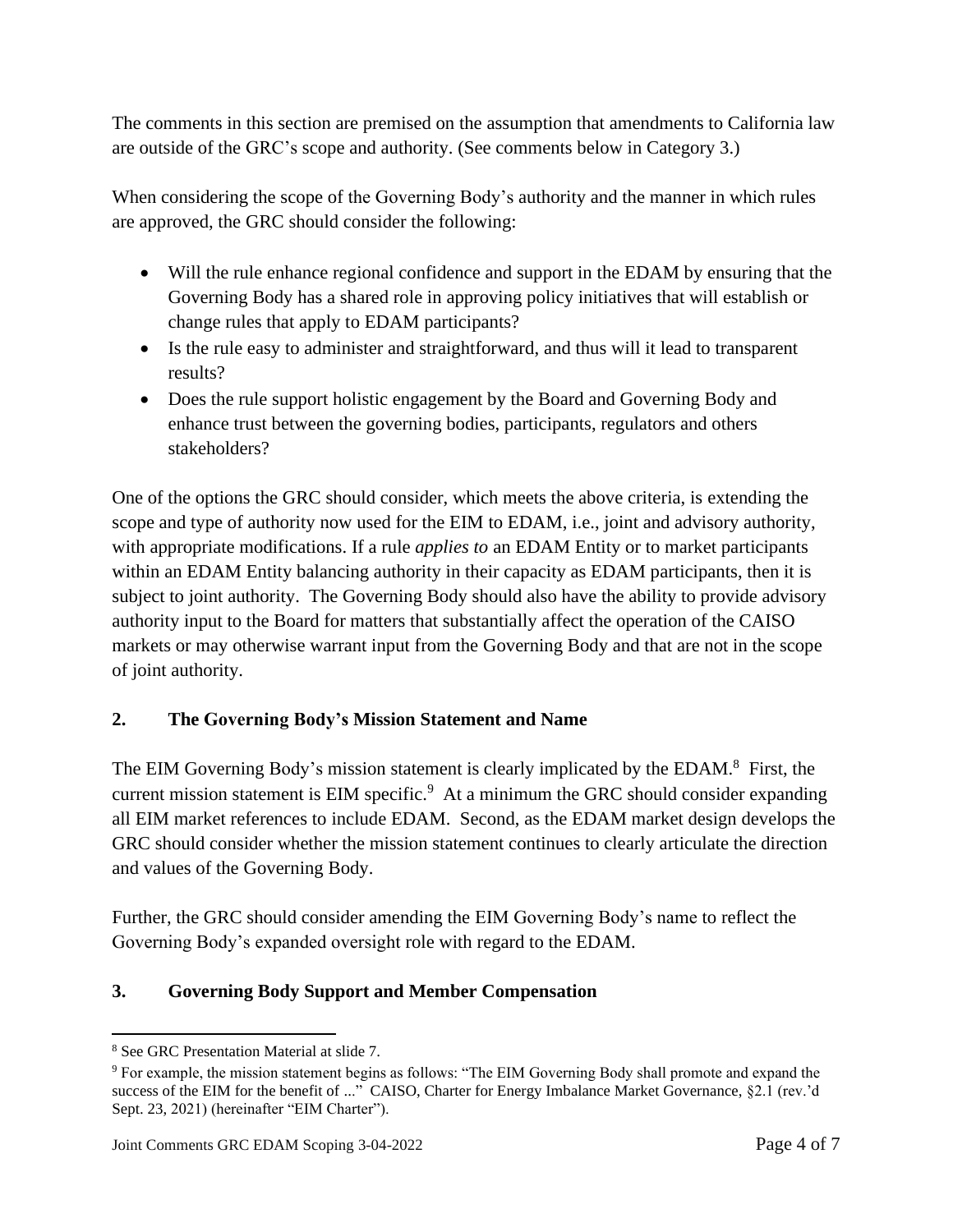The EDAM implicates a much larger area of responsibility for the Governing Body. The GRC should consider whether the Governing Body has adequate resources to effectively perform their increased responsibilities. Further, as their responsibilities increase, their compensation should be fair and competitive to ensure that valuable expertise and experience is maintained (and attracted when there is turnover) on the Governing Body. The GRC should consider reviewing the compensation provisions for Governing Body members.

When considering the support for the Governing Body and compensation for the members, the GRC should consider the following:

- Does the Governing Body have sufficient support services, such as dedicated staff hours and a sufficient budget for independent market expertise to effectively perform their increased responsibilities?
- Under the current compensation provisions, will Governing Body member compensation continue to be competitive and fairly reflect the increased work load with regard to EDAM?

#### **4. Durability**

The GRC should consider whether the durability provisions, i.e., the process by which changes to governance documents are made, in the EIM Charter and CAISO Bylaws<sup>10</sup> align with the EDAM market design or otherwise provide sufficient stability for the EDAM which extends a significantly deeper level of market participation to participants than the EIM.

For example, currently, if the CAISO Board amends the delegation of authority provisions in the EIM Charter, the amendments will not become effective until 180 days pass after the Board approves the amendment.<sup>11</sup> This aligns with the required notice period for EIM entities that plan to withdraw from the EIM. Similarly, the effective date for any Board changes to the EDAM delegation of authority should align with any required EDAM withdrawal period.

As another example, if EIM entities that collectively represent 75% or more of the highest annual net energy for load in the EIM balancing authority areas (excluding CAISO) have given notice of their intent to withdraw from the EIM, the Board, by unanimous vote, can repeal the EIM delegation of authority provisions recently adopted, e.g., joint authority.<sup>12</sup> If a similar provision is considered for EDAM, in addition to evaluating whether such a provision is appropriate for

<sup>&</sup>lt;sup>10</sup> Amended and Restated Bylaws of California Independent System Operator Corporation (rev.' d Nov. 3, 2021) (hereinafter "CAISO Bylaws").

 $11$  EIM Charter, §9; CAISO Bylaws, Art. 9, §3(b)(ii).

<sup>12</sup> EIM Charter, §9; CAISO Bylaws, Art. 9, §3(c).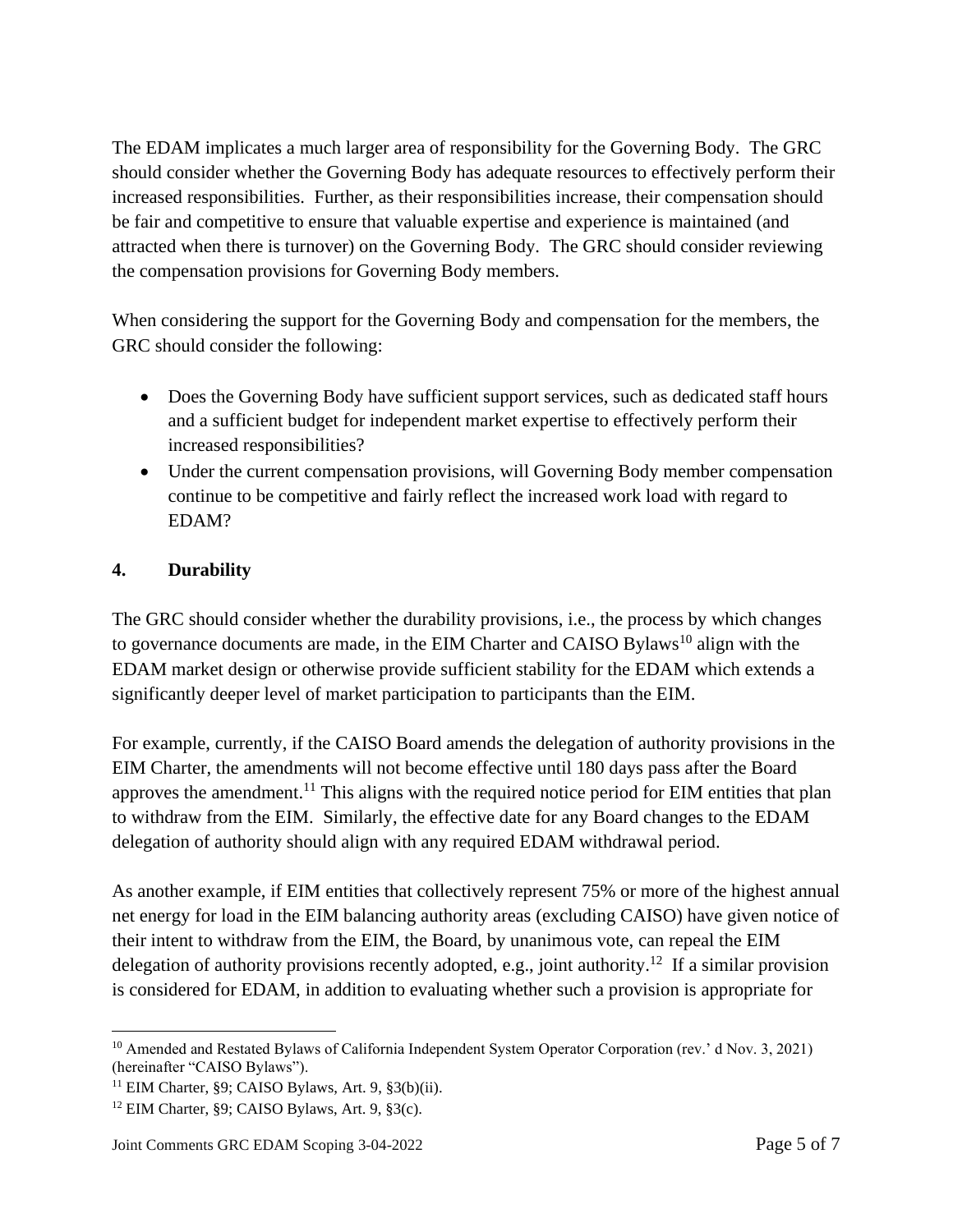EDAM, the GRC should consider whether 75% of the highest annual net energy for load is the appropriate threshold for EDAM.

Just as governance is one of the most important elements of program design, governance stability is important for the healthy operation of the organization. When considering the durability provisions for EDAM governance, the GRC should consider the following:

- Can the current durability provisions be extended to the EDAM, as is, or will amendments be necessary to be consistent with the EDAM market design?
- Is an extension of the current durability provisions to EDAM sufficient to ensure a level of stability commensurate with the deeper market participation?

### **Category 3: The Legal Construct for Governance.**

The GRC posed the following question for consideration: Does the broader nature of EDAM market design implicate the legal construct for governance?<sup>13</sup> The Joint Commenters support an exploration of this question, as we understand it, within the governance review and make the observations below. In future discussions or documents, the GRC should add some clarity to this question in terms of intent and scope.

The stakeholders in the GRC process continue to strive for the best proposal within the limitations imposed by the California Corporations Code which applies to the CAISO Board. Under the Corporations Code, the CAISO Board has ultimate responsibility for all corporate activities, which must be under its "ultimate supervision."<sup>14</sup> While there is still the possibility for a satisfactory governance structure and processes within the delegation of authority model for the EDAM market construct, it is unlikely this will be the case for further market expansion, i.e., a full RTO option offered to states outside of California by CAISO.

The GRC should explore creative proposals that seek to balance interests at the highest levels of CAISO's governance structure. For example, the GRC should explore the possibility of regional representation on the CAISO Board. This could include, for example, requiring or prioritizing one or more regional members on the Board through an amendment to the CAISO Bylaws<sup>15</sup> or including it in the Board search and selection criteria. Evidence of movement in this direction today would offer some optimism that the delegation of authority model will not be the only option for future market expansion, though EDAM participation would likely not hinge on this.

<sup>&</sup>lt;sup>13</sup> GRC Presentation Material at slide 9.

<sup>&</sup>lt;sup>14</sup> California Corporations Code §5210. See EIM GRC Draft Straw Proposal, Appendix A (July 31, 2020) (full discussion of the Corporations Code and limitations to CAISO Board's delegation of authority), available at: [http://www.caiso.com/InitiativeDocuments/StrawProposal-EIMGovernanceReviewCommittee.pdf.](http://www.caiso.com/InitiativeDocuments/StrawProposal-EIMGovernanceReviewCommittee.pdf)

<sup>15</sup> CAISO Bylaws, §4.2 (Qualification of Governors), Art. 9, §3 (Amendment of Bylaws).